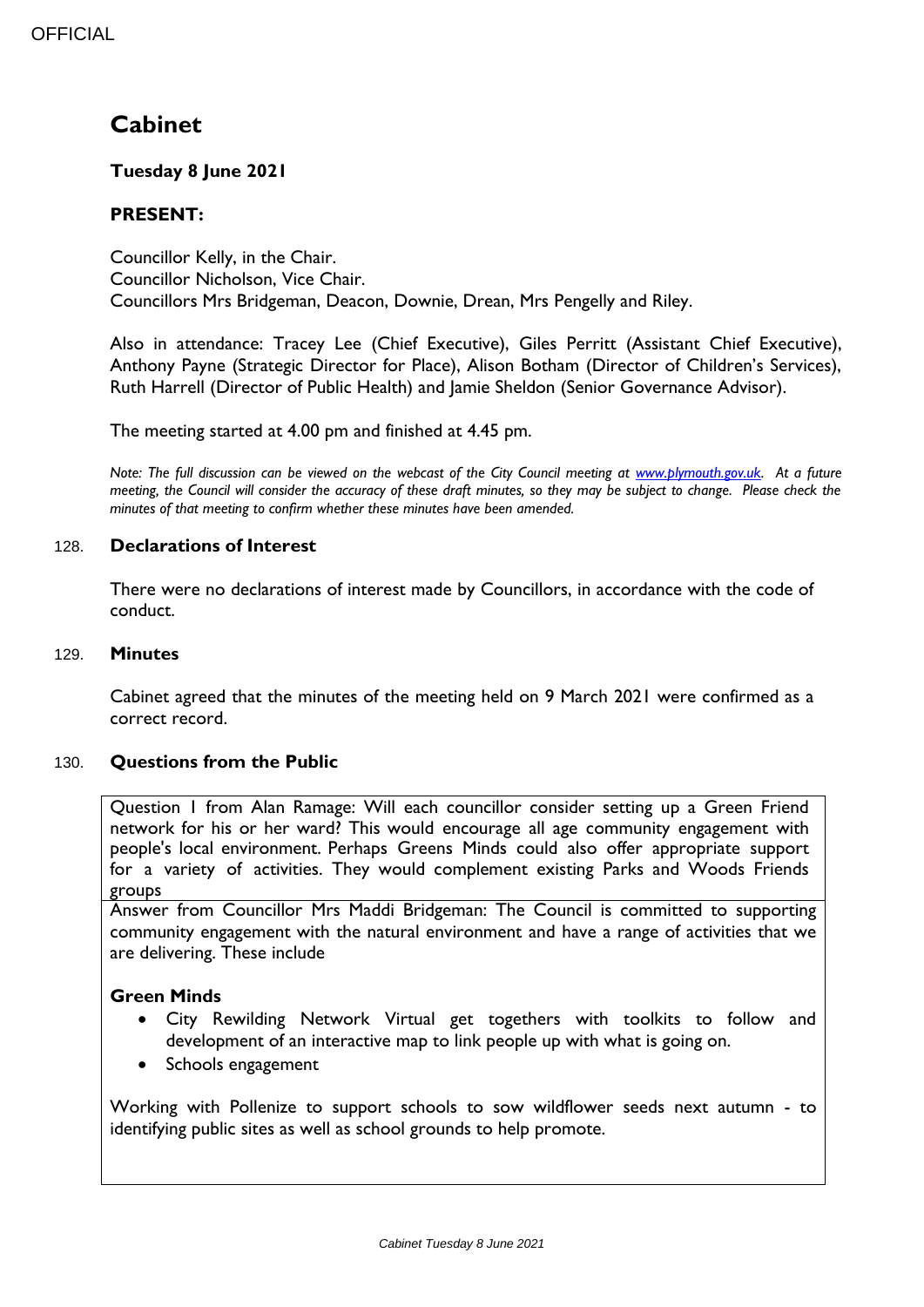# **Take Action for Wildlife**

Online and onsite events from end of May to include regular volunteering/training and citizen science activities.

## **Other activities**

- We are looking to build on the Covid 'Good Neighbour Scheme' to see how we can support people who've been isolating to build in greenspace activity as they start to get out again – e.g. widening activities beyond shopping etc.
- We are building a programme of events and activities and support for groups who want to do more independently

We are promoting through our existing Friends Groups and networks, social media channels, PCC website and www.greenmindsplymouth.com

On a personal note, in my own Ward there are a group of regular volunteer litter pickers, I could not believe the difference they made and how clean and tidy the Ward was. I regularly join them and organise "Big Picks", this, for me, is the first step in community engagement. I would encourage all Councillors to follow suit and actively do this too. I am currently looking into "Environmental Ambassadors" to go into schools and educate children on recycling and green matters.

Question 2 from Howard Goffin: The Spending Review announced the National Home Building Fund (NHBF) therein the Brownfield Land Release Fund, including a £25m fund for self and custom build projects. Has PCC submitted a bid for the BLRF before the 2nd June deadline? If so, what authority-owned land has been identified?

Response from Councillor Mrs Vivien Pengelly: Yes, the City Council submitted an application for funding to the BLRF before the 2nd June deadline.

10 sites owned by the local authority and meeting the grant's eligibility criteria were identified:

- Broadland Green
- **Register Office**
- Victoria Place
- **Windmill**
- Elgin Crescent
- Bampfylde Way
- Seaton Barracks
- Western Approach
- Lancaster Gardens
- Clowance Street

#### 131. **Chair's Urgent Business**

There were no Items on the Chair's urgent business.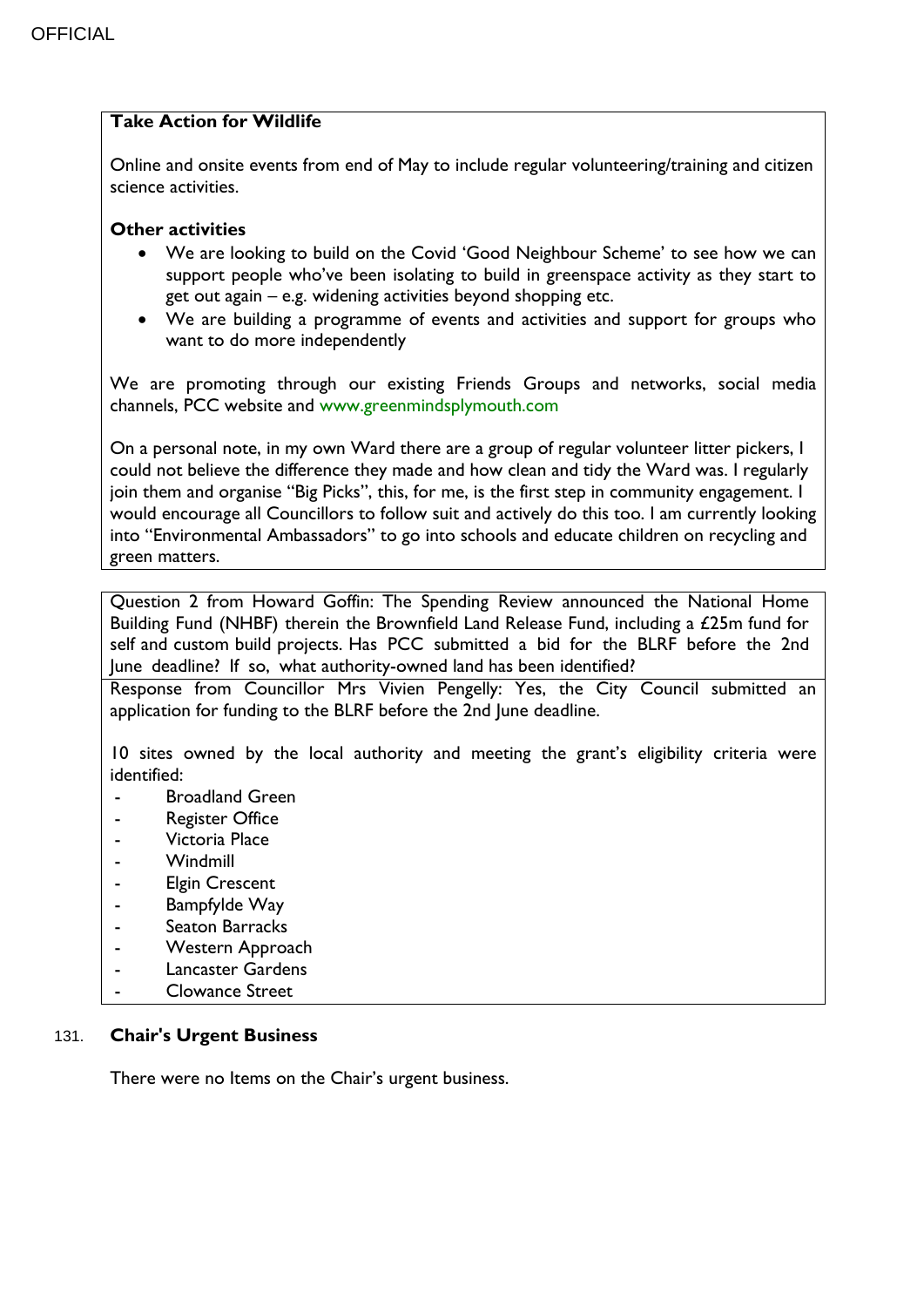## **OFFICIAL**

#### 132. **Leader's Announcements**

Councillor Kelly (Leader) had signed three Executive Decisions in line with the pledge to the public and manifesto commitments:

a) The Garden Waste Collection service had been extended for a further month and the service would now operate until the end of November. The Council had removed the need for residents to register every year for this service. Households would still need to register to commence initially but going forward would be asked to inform the Council if and when they wished to cease the service or they moved house.

The Council had done this as it had been widely accepted that climate change had led to the extension of the growing season beyond historical norms. The Council had encouraged residents to home compost, but these changes would provide assistance in depositing green waste for a further month. This would not only lead to a reduction in excessive journeys to HWRCs but in turn would result in a reduction in carbon emissions through optimised service collection routes.

- b) The Council had removed the charges to dispose of soil, rubble and any other DIY materials for local residents at Chelson Meadow. The removal of these charges would encourage residents to bring waste to the HWRCs to be processed for recycling or to be reused. This would likely help to prevent an increase in fly-tipping by the small minority who had not been willing or not able to pay the existing fees.
- c) The Council had removed the  $£15$  bin delivery charge for households requesting additional or replacement bins. We would still be encouraging the collection of bins once this had been reinstated following the suspension due to the coronavirus pandemic. We believe this would increase the recycling rates by removing this current barrier.

#### 133. **Cabinet Member Updates**

Councillor Drean (Cabinet Member for Transport) announced that the manifesto commitment 57 had been adhered to and is complete. The commitment to not introduce a congestion charge during the administrations time in office had been successful and the administration will not introduce this measure.

The Council cannot solve the problems of congestion with punitive measures that penalise the motorist, there would be much better options in getting things done to improve how people could sustainably travel and get around the city. The Council need a positive, practical, attractive alternative to car journeys and walking and cycling were playing an increasingly important role moving forward, which would aligns with the Governments transport approach. This had already formed part of the Council's transport strategy which had been set out in Plymouth and South West Devon Join Local Plan. Policies SPT 9 and 10 of the main plan had recognised the importance of sustainable growth through getting the most out of existing transport networks and providing the integration and transport models so people have different ways to travel.

This administration had other manifesto commitments that would be brought forward in the coming months, which would encourage and facilitate much greater use of public transport,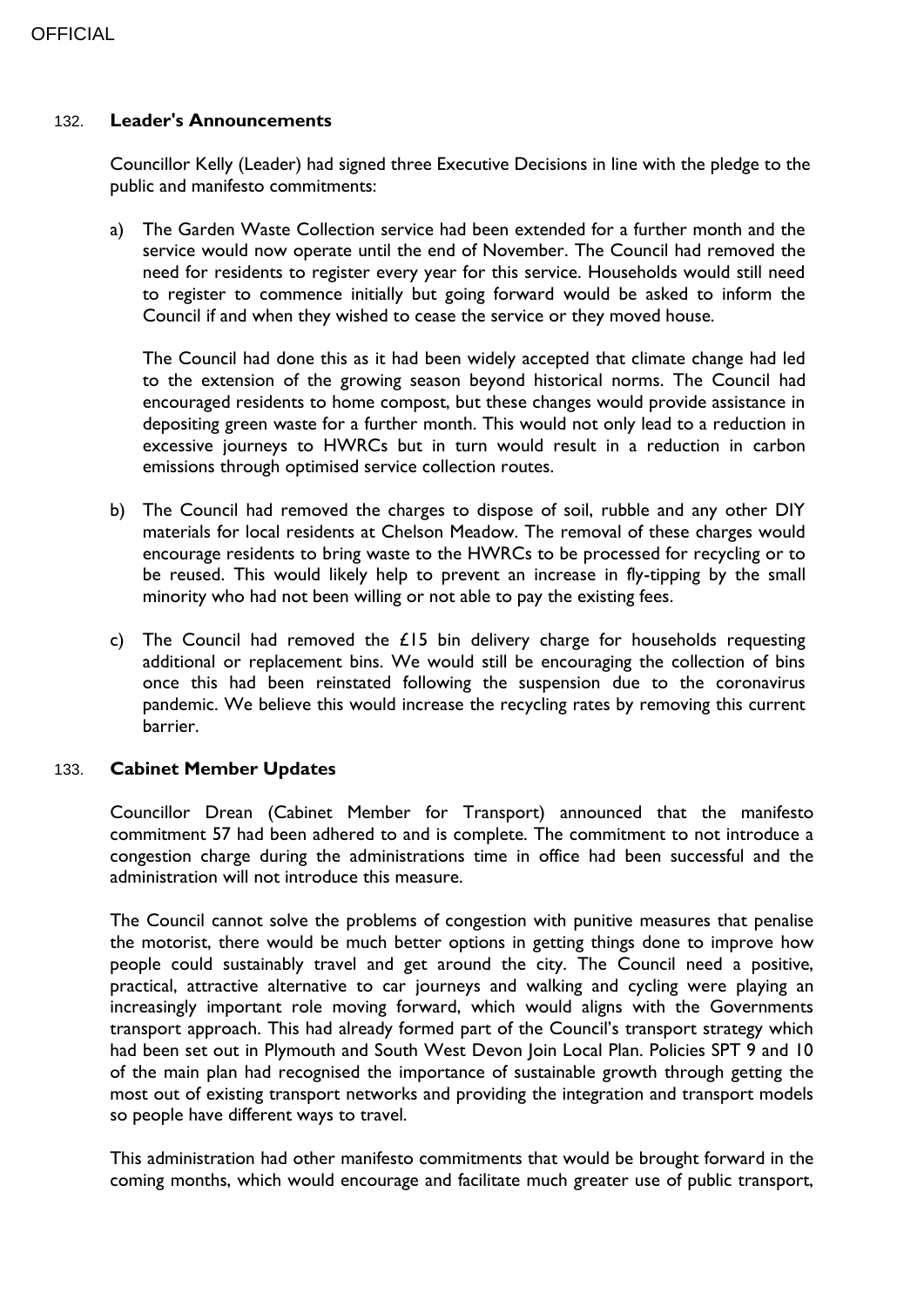walking and cycling. The Council would work with bus operators to provide service and local routes that people want on the back of the National Bus Strategy.

Councillor Deacon advised that in relation to commitment 7 regarding swimming platforms, funding had been provided and would be in place in the summer of 2021.

#### 134. **Corporate Plan 2021 - 25**

Councillor Nick Kelly (Leader) introduced the Corporate Plan 2021 -25 –

The new administration had been very ambitious for Plymouth and its residents, and this would be reflected in the revised Corporate Plan. Key elements of the plan would be retained, including the city vision, which had been recognised and shared by staff, members and partners.

The Leader had asked for feedback from the parties and from independent Members before the plan would be considered by the Council next week because they would like it to reflect all of our aspirations for the Council.

The Council's mission had changed to reflect the huge impact that the COVID-19 pandemic had on the city, and our clear ambition to build back better, and make Plymouth a great place to live, work and visit.

We had revised the values to reflect more strongly the belief that Plymouth residents should be at the heart of everything we would do, and that we would be responsible to them for delivering the Council's priorities and accountable for the impact of the actions taken.

The Leader hoped that the twin themes of unlocking the city's potential, and caring for people and communities gave a clear direction for our priorities, and we would make sure that there are specific plans with measurable targets to deliver on each of the priorities that are set out in the plan and that we would report on them regularly.

The Administration would be starting as we mean to go on, with the programme for the first 100 days, which would be the subject of a separate report on this Cabinet meetings agenda.

The revised Corporate Plan had been clear about how we would deliver for Plymouth. To be a successful city, we would need to ensure that the Council gets the basics right, and delivers the quality of day-to-day services that Plymouth residents deserve. It had been more important than ever for the Council to provide value for money and that would effectively manage issues such as potholes, weeds. Litter, graffiti, grass cutting and dog fouling

Councillor Nicholson (Deputy Leader) advised that it was essential that we evolved the Corporate Plan rather than tear it up. A lot of the points within the Corporate Plan had been agreed cross party and key city priorities had been reflected in the Plan. This updated plan emphasises the City's pledge to become a green city and have a green agenda. This would've been under more scrutiny over the last 18 months in order to deliver environmental change if it had not been for COVID. This report emphasises health and adult social care to seek to reduce the health inequalities, to help people feel safe and keep Children and Young people safe and protected and to be a Council for everyone.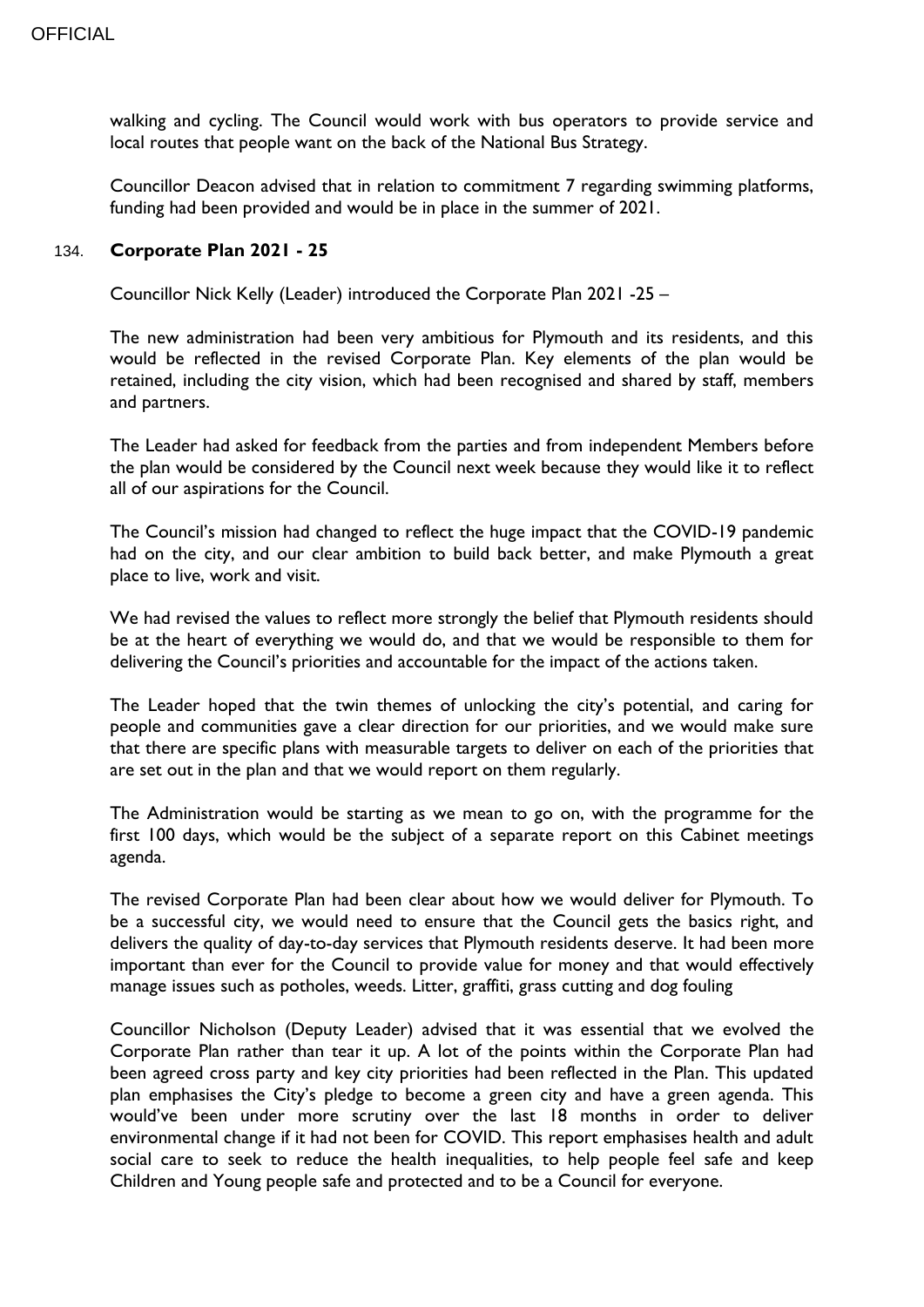It was agreed that Cabinet:

- 1. Endorses the priorities and issues summarised in this report, and agrees that they will form the basis of the revised Corporate Plan 2021-2025.
- 2. Agrees that the priorities adopted as part of the Council's recovery and renewal framework are reflected in the revised Corporate Plan and associated delivery plans.
- 3. Integrates the role of the Reset Board into its day to day business, ensuring that the Council's continuing response to and recovery from the COVID-19 pandemic receives appropriate political leadership.

## 135. **Commitments: 100 Day Plan**

Councillor Nick Kelly (Leader) introduced the Corporate Plan 2021 -25 –

The 100 Day Plan had set out how the administration would accomplish 22 of the 86 commitments for the city within the first 100 days of the new administration. Three Executive Decisions had been signed, but alongside this the administration had reduced the costs of city councillors by removing some of the additional allowances and reducing the number of Cabinet positions. These changes had saved the taxpayer in excess of £45,000 per year.

This administration wanted to demonstrate the pace at which it would make improvements across a range of services that are important to residents, visitors and businesses. This administration would be very ambitious for Plymouth and had been acting straight away to deliver the commitments made at the election.

This administration would want to ensure the Council gets the basics right and delivers quality day-to-day services. Plymouth residents would be at the heart of everything we do and that means listening more to their views and had been starting to look at ways this can happen.

Plymouth has huge potential and this administration would ensure it gets the national recognition it needs and deserves, which would include support and investment for adult social care and schools.

There would be a lot to do but we are looking forward to working with officers, residents and our partners to deliver these commitments.

It was agreed that Cabinet:

- 1. Agrees and endorses the actions set out in Appendix A as a programme of activity in the first 100 days of the new Administration
- 2. Notes that where delegated decisions are required to implement actions, that these will be taken in accordance with the Council's constitution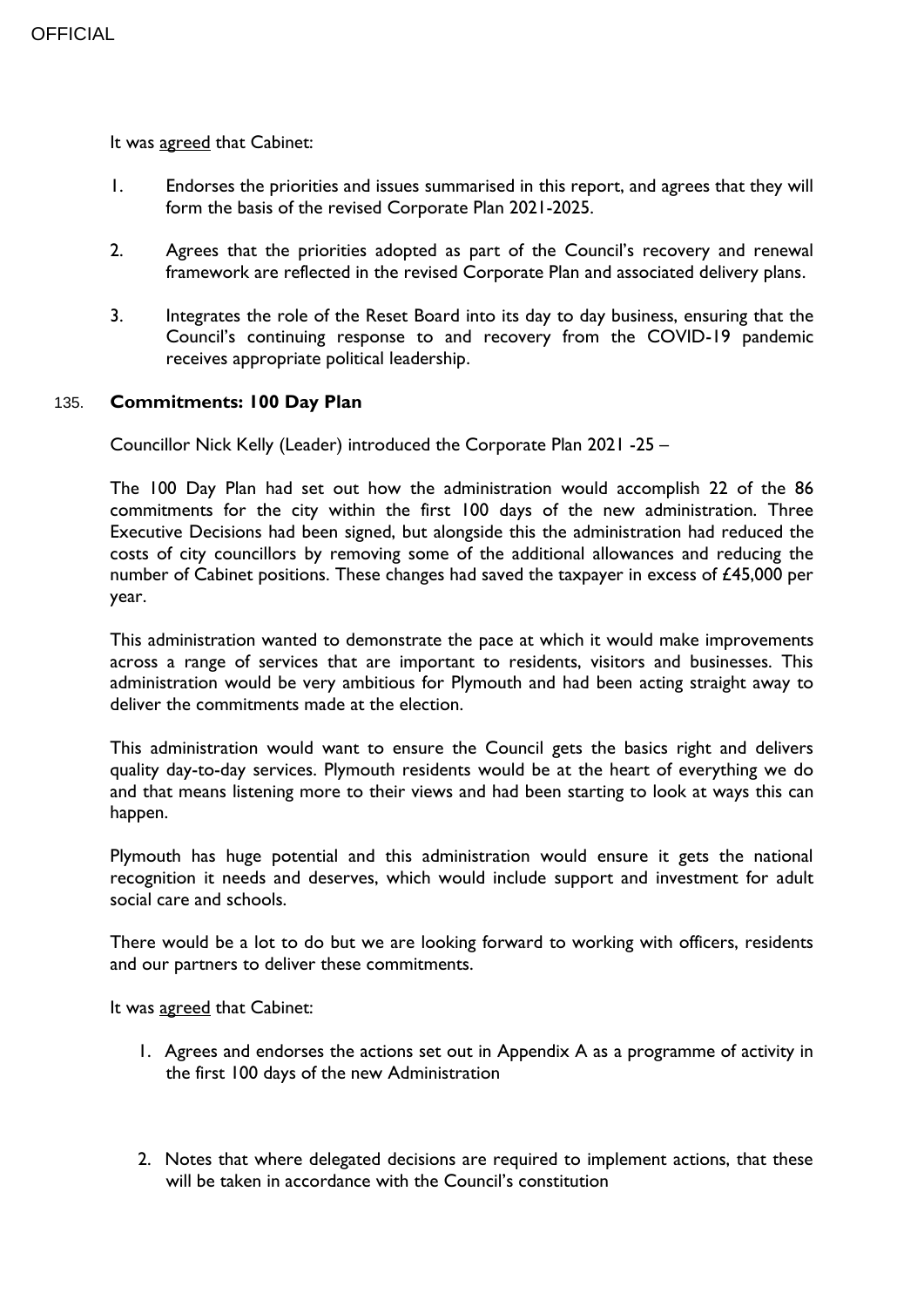# 136. **Capital and Revenue Outturn 2020 – 21**

Councillor Nick Kelly (Leader) introduced the Capital and Revenue Outturn 2020 – 21 -

The report outlines the provisional finance monitoring position of the Council for the year ending 31 March 2021.

Full details of the provisional outturn position for each directorate was set out in the body of the report. An executive summary setting out the key areas was included in Section A.

Brendan Arnold, Service Director for Finance presented the provisional outturn for 2021. The financial outturn report sets out financial positions for each council directorate. It not only sets out finance performance for last year but it also support Councils statutory responsibility to provide a set of accounts for external inspection by auditors. This was a provisional financial report and was not final, the figures are taken forward to the usual external audit process and may be subject to further adjustments.

Cabinet members would be aware of the financial challenges in Local Government, especially in Plymouth over the last financial year due to COVID-19 pandemic, despite these difficulties, there had been only a small overspend of £625,000 on business as usual activities which is on a gross budget of £514 million this is notable result under the circumstances and the budget variants equates to .12 of 1% against the total overall budget. Plymouth City Council had received a number of government grants throughout the year to support costs incurred and income loss due to the pandemic and in addition to support a range of public health interventions. Some grants had had been received in advance of need, the Council would be able to carry forward £14.8 million of grant to the new financial year to sue that to fund on-going costs of the pandemic in line with government guidelines.

As Cabinet members would be aware there would be financial challenges in the next few years and as part of this provisional outturn report, they have identified £3.5 million which would be carried over to assist in dealing with future budget pressures in future years.

It was agreed that Cabinet:

- 1. Note the provisional revenue outturn position as at 31 March 2021.
- 2. Note the Capital Outturn Report including the Capital Financing Requirement of £105.741m.
- 3. Reverse the September 2020 Cabinet decision to approve the creation of a COVID Reserve to fund the additional costs and lost income arising from the Pandemic.
- 4. Approve the carry forward of COVID-19 grants received in advance for draw down in 2021/22 in line with Government guidelines.
- 5. Approve the carry forward of a contingency sum of £3.526m.
- 6. Recommend the Report to Full Council.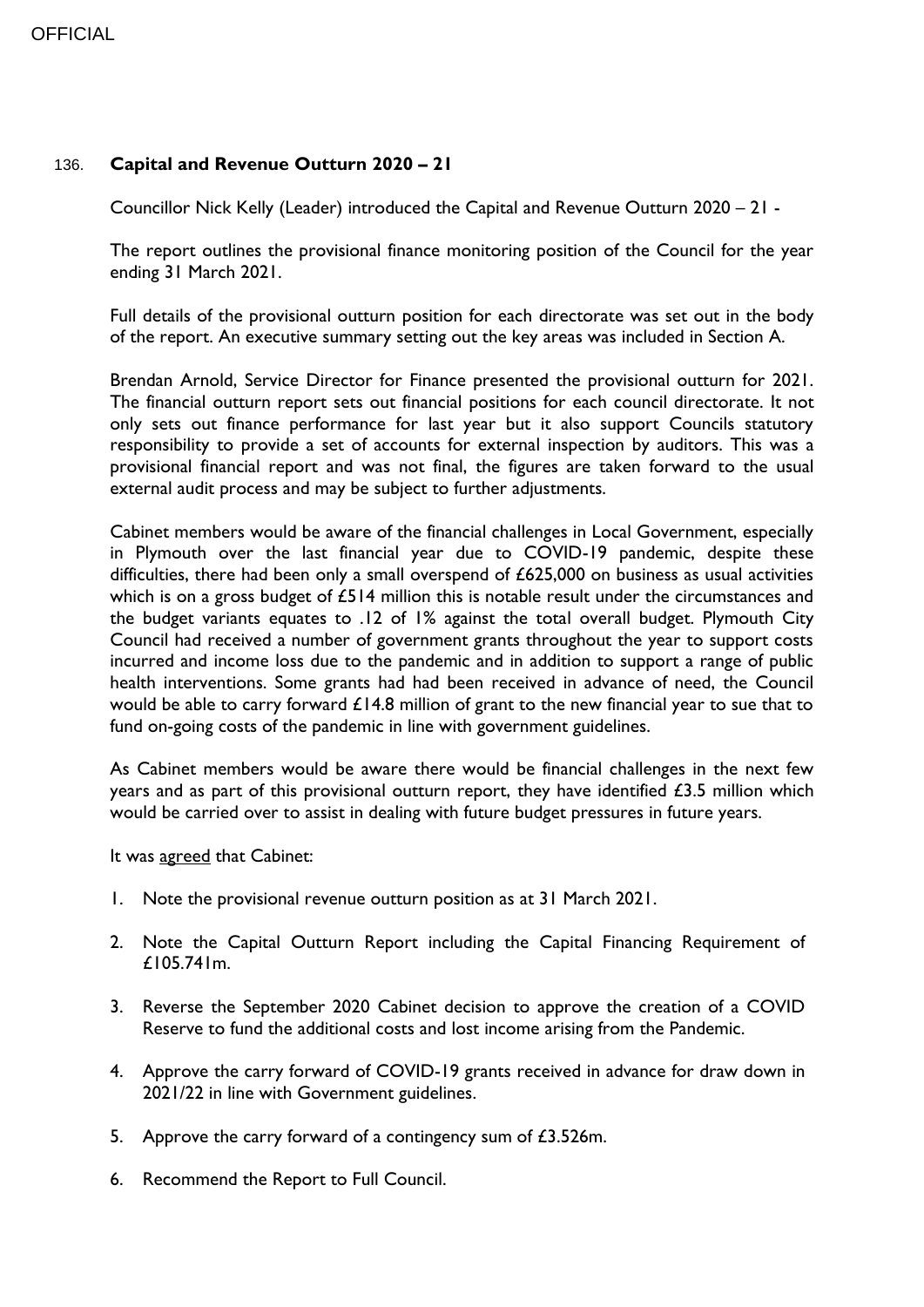## 137. **Equalities Working Group**

Councillor Kelly (Leader) proposed the establishment of an Equalities Working Group as a committee of the Cabinet to strengthen and broaden the leadership arrangements for the delivery of the Council's equalities objectives. This report sets out at Appendix A the draft terms of reference of the Working Group.

Councillor Mrs Pengelly, Cabinet Member for Homes and Communities reported that the diversity of our city was one of our greatest strengths and assets, and want Plymouth to be recognised as welcoming, safe, international city with a vibrant cultural offer. The equalities working group would be a subcommittee of Cabinet and would seek to:

- Support and input into the development of the Council's ambition to reach the 'Excellence' level of the Equality Framework for Local Government
- Work with the corporate equalities and diversity group to ensure that there was effective and appropriate Member input into and collaboration with its work
- Work to ensure that we deliver services to all our diverse communities in a way that eliminates discrimination, advances equality of opportunity and fosters good relations
- Celebrate diversity and ensure that Plymouth was a friendly, welcoming city through support for community events and celebrations

It was agreed that Cabinet:

- 1. Endorse the establishment of the Equalities Working Group as a committee of the Cabinet.
- 2. Notes the draft terms of reference at Appendix A.

#### 138. **Cabinet Appointments 2021 - 22**

Councillor Kelly, (Leader) reported that following approval at the Annual General Meeting of the Council on 21 May 2021, Cabinet are recommended to confirm the appointments contained within the report for the 2021/22 municipal year.

Councillor Nicholson moved an amendment in relation to Item 8 Plymouth and South Devon Local Partnership board. As this was a development Board it would seem more appropriate for the Cabinet Member for Homes and Communities, Councillor Mrs Pengelly to join Councillor Nicholson on the Board.

Councillor Mrs Pengelly moved forward an amendment in relation to the Corporate Parenting Group, Councillor James has resigned from this post and has been replaced by Councillor Collins.